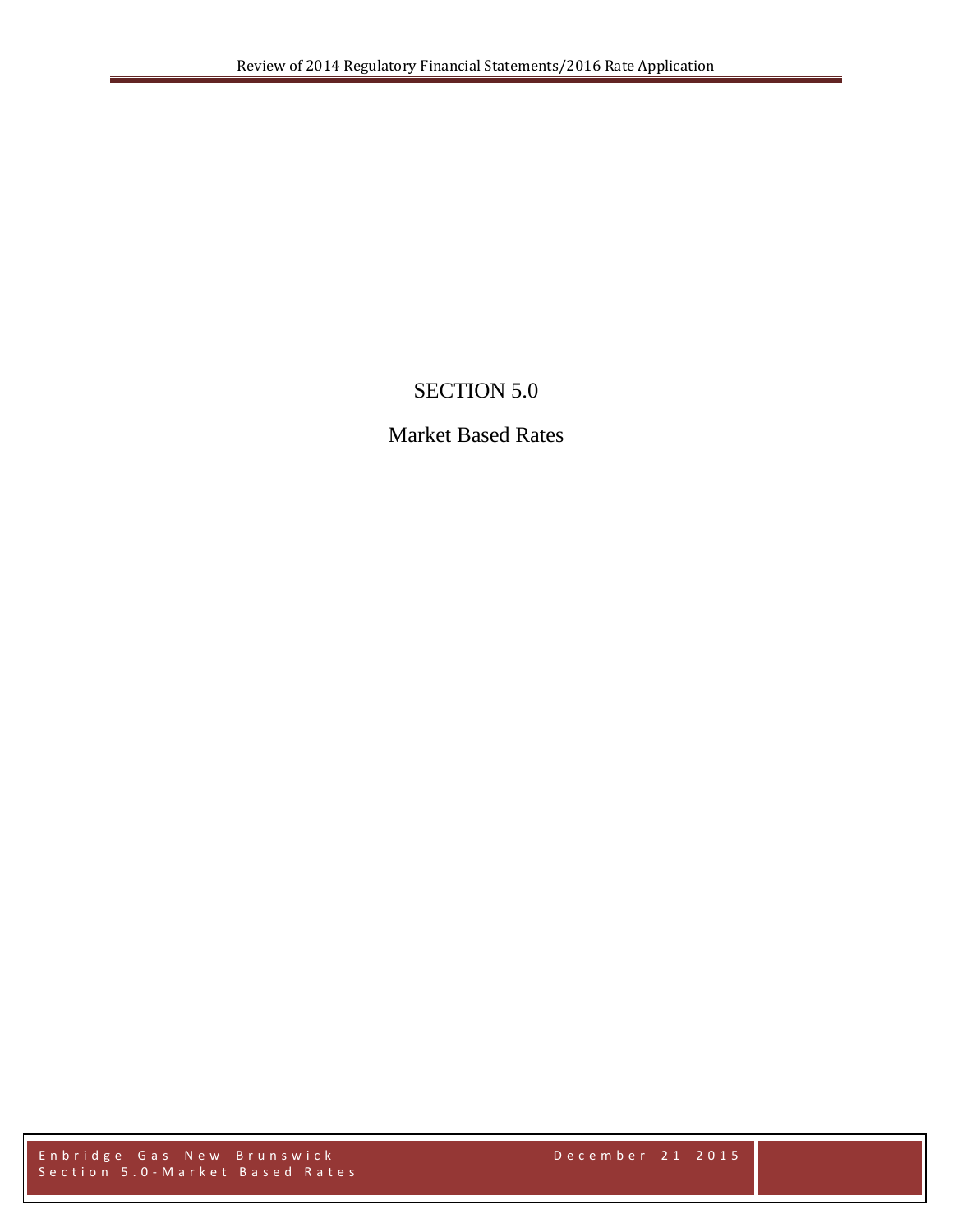## **5.0 Market Based Rates**

 The market based distribution rates presented in this Application are based on the following regulatory requirements:

1) the use of the market based method approved by the Board prior to January 1, 2012; and

 2) in accordance with Section 4(2) of the Rates and Tariffs Regulation ("Regulation") which requires "In determining rates and tariffs for classes of customers under subsection (1) utilizing the market based method or technique, the Board shall use electricity as the alternative energy source and ensure a target savings level of 20% for the Small General Service class, and use No. 2 Heating Oil as the alternative energy source and ensure a target savings level of 15% for those classes of customers other than the Small General Service class."

 On May 26, 2009, the Board issued its decision in the matter of a Review of Enbridge Gas New Brunswick's Market Based Formula (NBEUB 2009-002). In its decision, the Board accepted the formula as proposed by EGNB and provided detailed steps regarding how the market-based formula was to be used including that market data for each of the 12 months included in the application would be collected each market day for two calendar months and an average of each of the 12 months of prices would be calculated. This approach would be used for natural gas, No. 2 Heating Oil and exchange rates for the purpose of deriving the rate for the appropriate class.

 Modifications to the No. 2 Heating Oil market based price spreads have been made for 2016. Building on the MJ Ervin report submitted to the Board on January 9, 2009 and subsequent May 26, 2009 Decision which approved the market based rates methodology, the market based spreads have been modified as a result of other Board decisions relating to No. 2 Heating Oil prices in the Province since that time. In the Decisions for Matters 214 and 181, the Board approved increases to the No. 2 Heating Oil prices that have resulted in total increases to margins of 5.7 cents per litre (cpl). EGNB has increased the market based oil margins by 5.5 cpl as a result.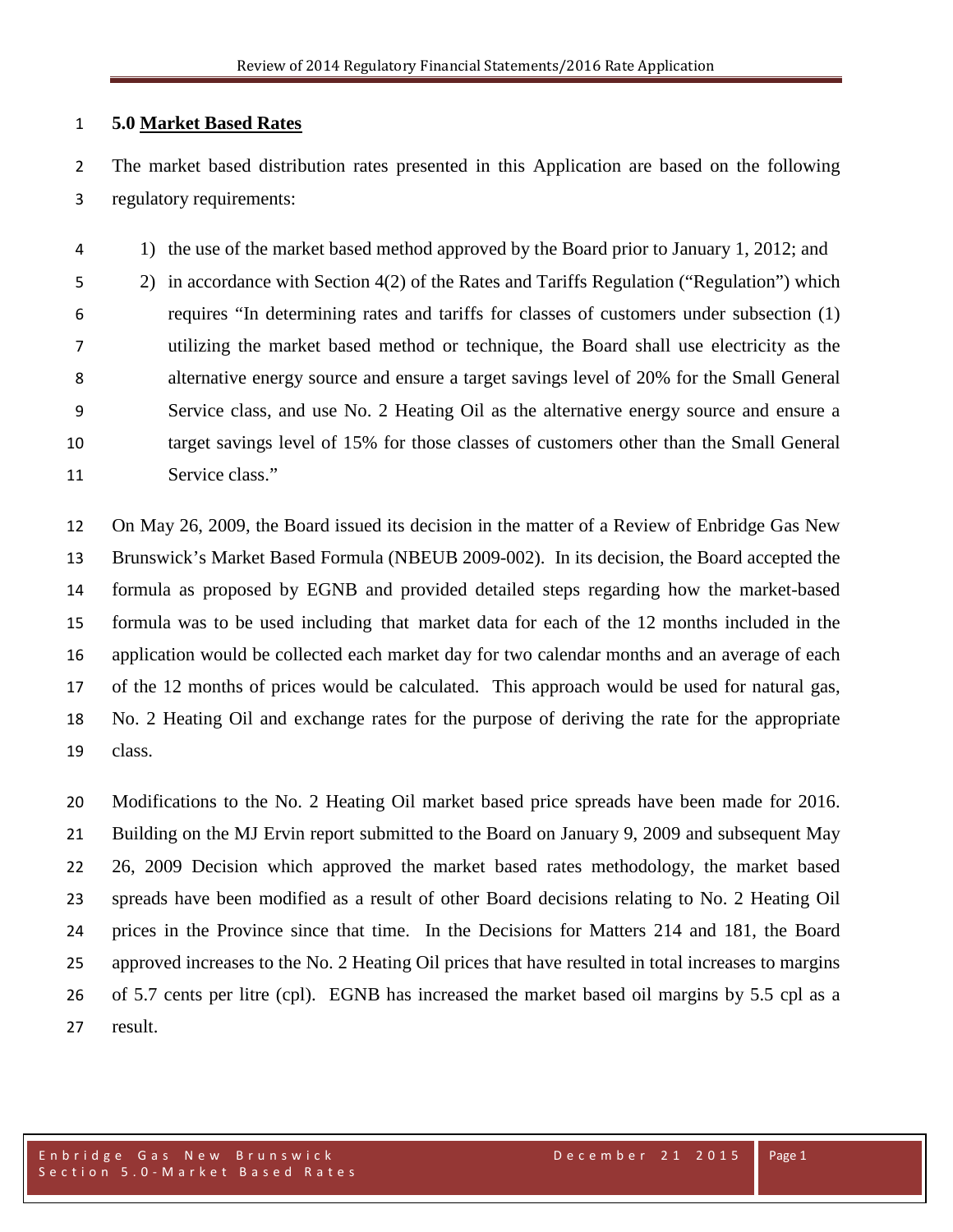For the purposes of this Application, market data for September 2015 and October 2015 has been used. See Schedule 5.2 - Market Data January 2016 to December 2016.

 The most recent twelve months of consumption data is used for the purpose of determining Typical Annual Natural Gas Consumption profile. For the purposes of this Application, the consumption data from October 2014 to September 2015 has been used. The complete consumption data for each rate class has been provided in Schedule 5.5 - Summary Consumption Data October 2014 to September 2015.

 Enbridge Utility Gas ("EUG") prices have been determined for use in the derivation of the rates as directed by the Board in its April 30, 2010 Decision. See Schedule 5.4 - EUG Price Calculation, which is the commodity used for all of the rate classes. In calculating the EUG price, EGNB relies upon a Board approved methodology which uses a combination of forecasts and actuals and is in compliance with Section 4(1) and 4(2) of the Gas Distributor Marketing Regulation - Gas Distribution Act, 1999.

 The resulting derivation of the market based rates for the Small General Service, Mid-General Service, Large General Service, Contract General Service and Industrial Contract General Service classes can be found in Schedule 5.1 - Derivation Tables for Market Based Rates. The alternative fuel calculations are provided in Schedule 5.3. EGNB has not included a proposed rate design for these rate classes in this section as the Target Distribution Rate is used for the purpose of comparing the market based rates to the cost of service based rates.

 As approved in EGNB's 2015 Rate Application, the SGS rate class now includes only residential customers. The electricity pricing for the residential customers is presented in Schedule 5.3 - Alternative Fuel Calculations and the SGS market based rate derived is provided in Schedule 5.1 - Derivation Tables for Market Based Rates.

 The Mid-General Service rate will now be a market based rate and will maintain the current design which includes a small and large customer charge of \$20/mth or \$50/mth depending on 26 the maximum consumption threshold of 60 GJs per month.

The Off-Peak Service (OPS) rate has been established at 75% of the Mid-General Service rate.

This results in an OPS market based target distribution rate of \$8.4821/GJ.